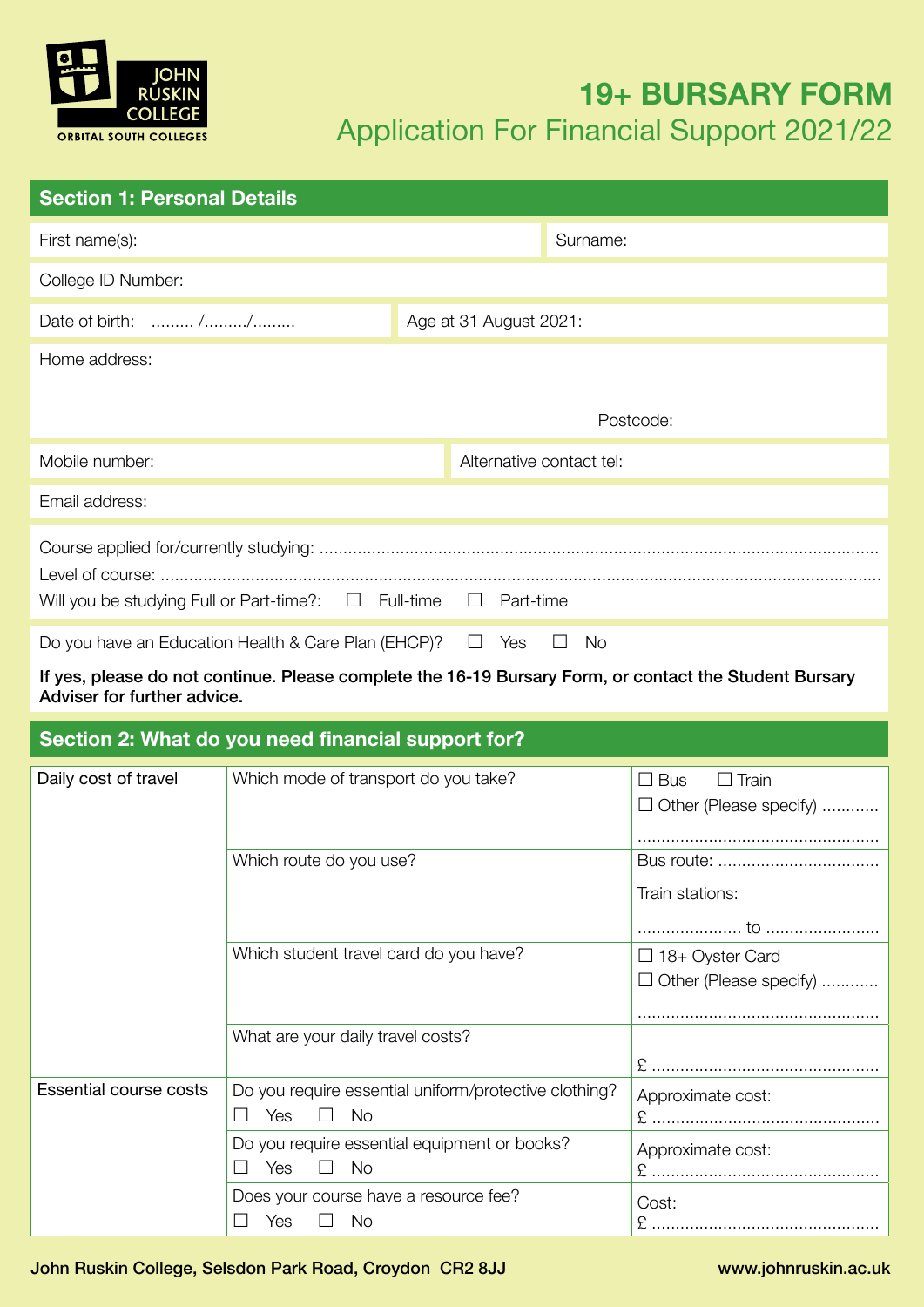### **Section 3: Childcare**

Please provide originals of birth certificates for each child that you are requesting funding for.

Name of childcare provider: Number of children: Cost per day per child (Please provide price list for childcare): £ Days: Days: Days: Days: Days: Days: Days: Days: Days: Days: Days: Days: Days: Days: Days: Days: Days: Days: Days: Days: Days: Days: Days: Days: Days: Days: Days: Days: Days: Days: Days: Days: Days: Days: Days: Days: Days:

## Childcare information:

- Your childcare provider must be Ofsted registered and agree to John Ruskin College's Terms and Conditions
- Childcare Terms and Conditions will be sent to you once a decision has been made regarding this bursary application. Once the childcare provider has completed this, the form must be returned to Client Services
- Payments to the childcare provider are based on your attendance
- Please note that any childcare funding will be paid directly to the childcare provider
- All invoices must be sent to studentbursary@osc.ac.uk or posted to Client Services, using the address on the front of this application form
- Please note, we are unable to cover the cost of childcare on days you should not attend college, or the cost of childcare outside of term-time
- We are unable to cover the cost of booking, retainer or holding fees

# **Section 4: Proof of Income**

Please submit photocopied proof of income for each parent or guardian in your household. Original documents cannot be returned and missing information may delay your application.

| Type of income<br><b>Evidence required</b> |                                                                                                          | <b>Tick</b> |
|--------------------------------------------|----------------------------------------------------------------------------------------------------------|-------------|
| Annual salary                              | P60 for tax year 2020/21. Previous 3-6 months pay slips.<br>Self assessment tax calculation form (SA302) |             |
| Income support                             | Entitlement letter dated within the last 3 months                                                        |             |
| <b>Universal Credit</b>                    | Relevant paperwork (dated within the last 3 months) showing<br>entitlement and amount paid               |             |
| Jobseeker's Allowance                      | Entitlement letter dated within the last 3 months                                                        |             |
| <b>Employment Support Allowance</b>        | Entitlement letter dated within the last 3 months                                                        |             |
| <b>Incapacity Benefit</b>                  | Entitlement letter dated within the last 3 months                                                        |             |
| Carer's Allowance                          | Entitlement letter dated within the last 3 months                                                        |             |
| <b>Working Tax Credit</b>                  | Full award notice marked 2021/22 - must be for a full year                                               |             |
| <b>Child Tax Credit</b>                    | Full award notice marked 2021/22 - must be for a full year                                               |             |
| <b>Pension Credit</b>                      | Relevant paperwork showing entitlement and amount paid                                                   |             |
| Any other income                           | Relevant paperwork showing entitlement and amount paid                                                   |             |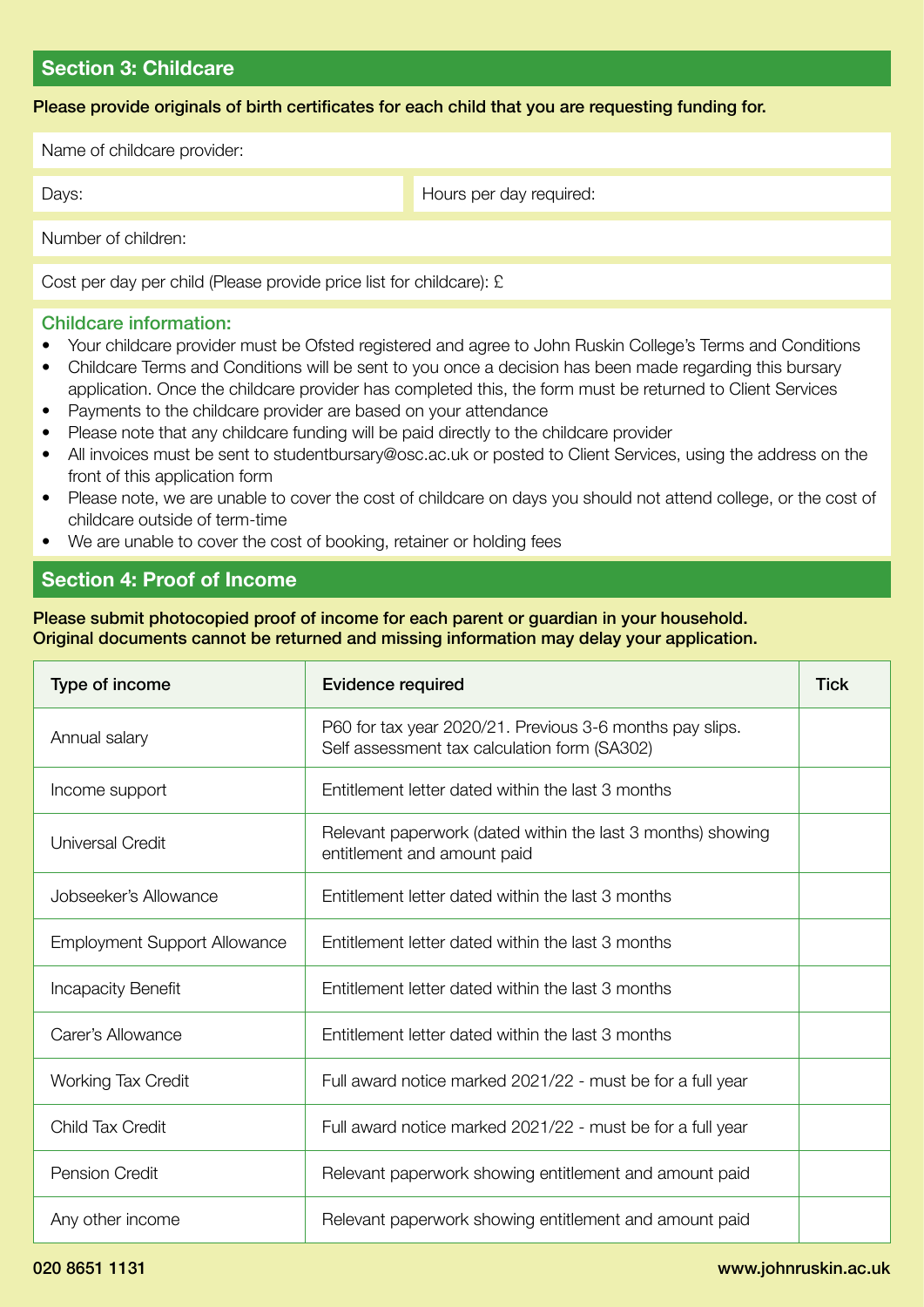## **Section 5: Student Bank Account Details**

- You should check that your account can accept BACS payments
- We will use these details to pay any support directly to you such as travel or reimbursement for essential course costs
- Please note any bursary payments will only be made to the student's bank account

| Account number (8 digits): |
|----------------------------|
| Sort code (6 digits):      |
|                            |

# **Section 6: Declaration**

I declare that to the best of my knowledge the information I have given is a true and correct record and I give my consent to John Ruskin College processing this information in accordance with General Data Protection Regulation (GDPR) and the Data Protection Act 2018.

I understand that some of the information requested will be stored and may be made available to the Education and Skills Funding Agency (ESFA), on behalf of the Secretary of State for the Department of Education (DfE). For the purposes of the Data Protection Act 2018, the DfE is the data controller for personal data processed by the ESFA. Your personal information is used by the DfE to exercise its functions and to meet its statutory responsibilities, including under the Apprenticeships, Skills, Children and Learning Act 2009 and to create and maintain a unique learner number (ULN).

I have attached the required documentation to this application. I understand that John Ruskin College will check this information and I will inform the College straight away if my circumstances change. I understand that my course tutor will be asked on a regular basis about my attendance, behaviour and academic performance in order to meet the conditions of the bursary as outlined above. All funds received must be used for the specified reason i.e. travel. Any misuse of bursary funds may result in future payments being stopped and recovery of any payments already made.

**Student signature:** ........................................................................................... **Date:** ......... **/**......... **/**..........

We will decide on the level of financial support we can offer by assessing each student's needs at the College and the funds available in the scheme. Failure to provide any information requested could result in a delay in confirming the financial support available to you. Please be aware that if you have deliberately provided inaccurate information for this application, which will be subject to external audit, you will be required to repay the funds.

Once completed, please return this form to the Student Bursary Adviser in Client Services in a sealed envelope with copies of supporting documentation.